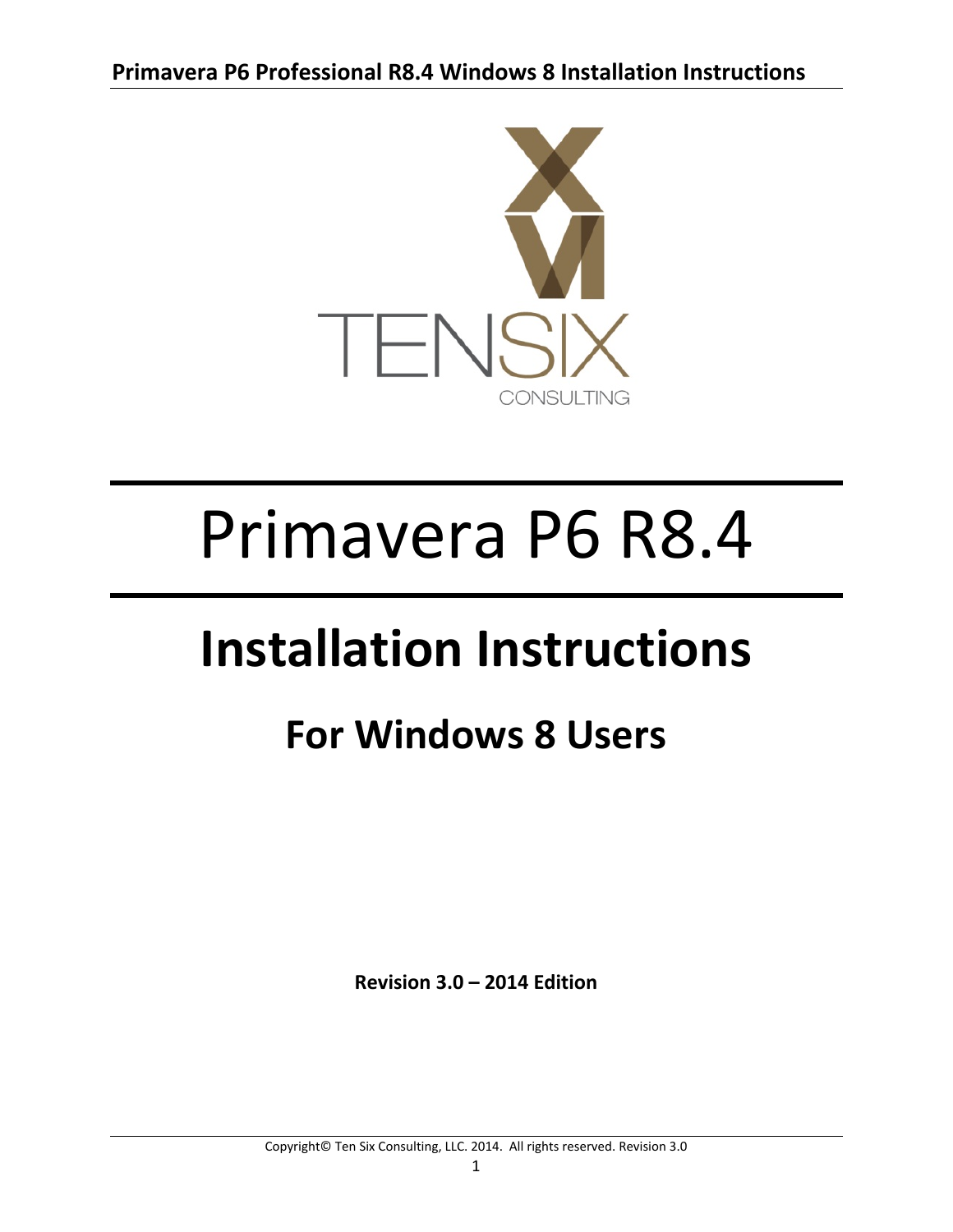#### **IMPORTANT: READ THESE INSTRUCTIONS CAREFULLY AND FOLLOW THEM** EXACTLY.

**The following is provided for your convenience only. Ten Six Consulting do not offer technical support for the installation process of P6 Professional.** 

#### **Step 1 – Unzip the Primavera P6 Professional R8.4 Media Package**

Unzip the **V47141‐01.zip** media pack file to your Downloads or other convenient folder on the computer. The installation media image will create the following folder structure:

**C:\Downloads\V47141‐01\P6\_R83\_Professional\_Client**

#### **HOW TO: Unzip the V47141‐01.zip media pack file:**

- 1. Go to the of Windows 8 **Desktop** area.
- 2. Locate the **V47141‐01.zip** file using the **Windows File Explorer**.



3. Click to highlight the **V47141‐01** zip file.



4. Right‐click on the **V47141‐01.zip** file and select **Extract** in the **Compressed Folder Tools** tab.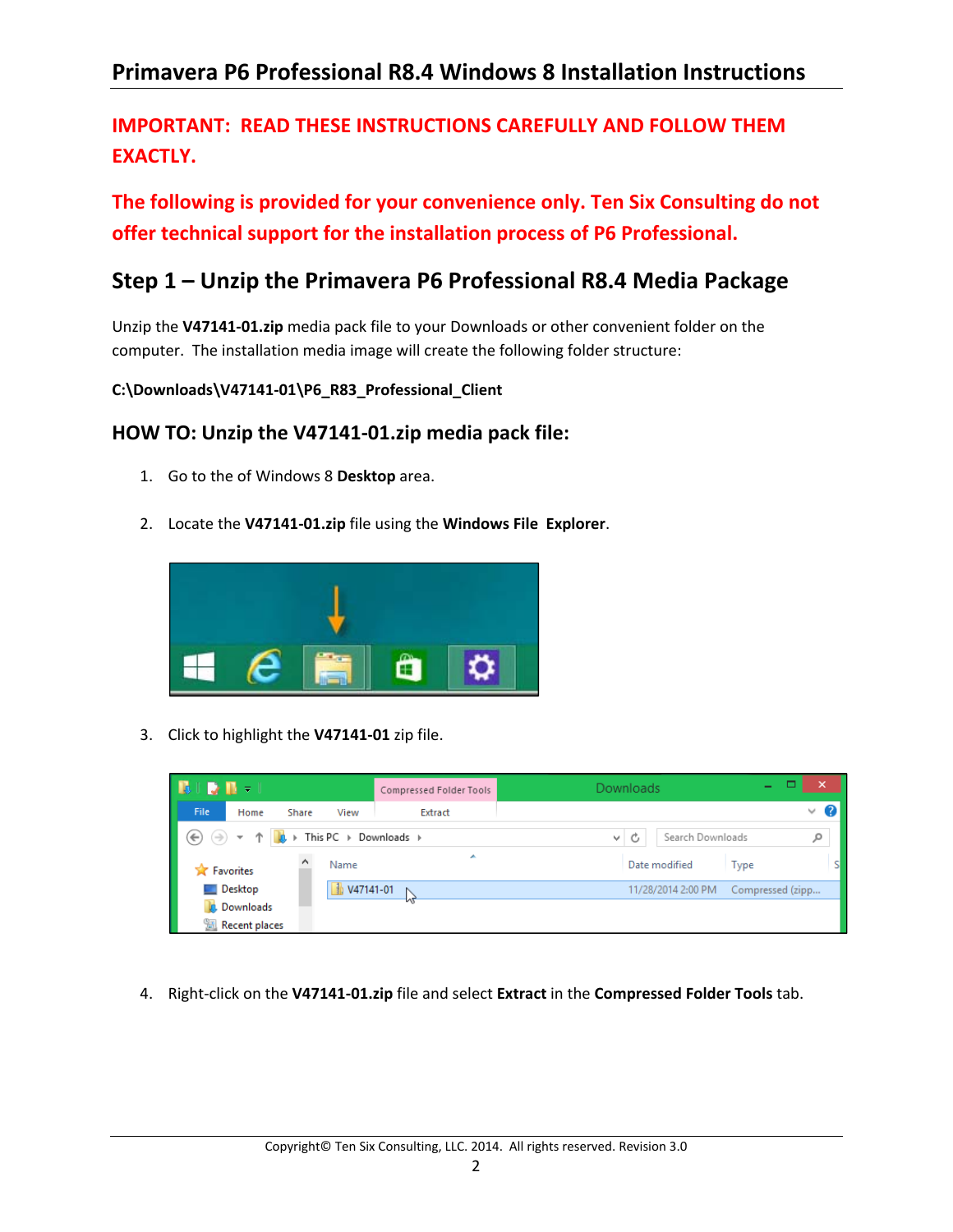

5. Now click **Extract all** in the **Extract** folder.



6. Click the **Extract** button at the bottom of the dialog to extract the installation files to the default path shown in the '**Files will be extracted to this folder:**' field.

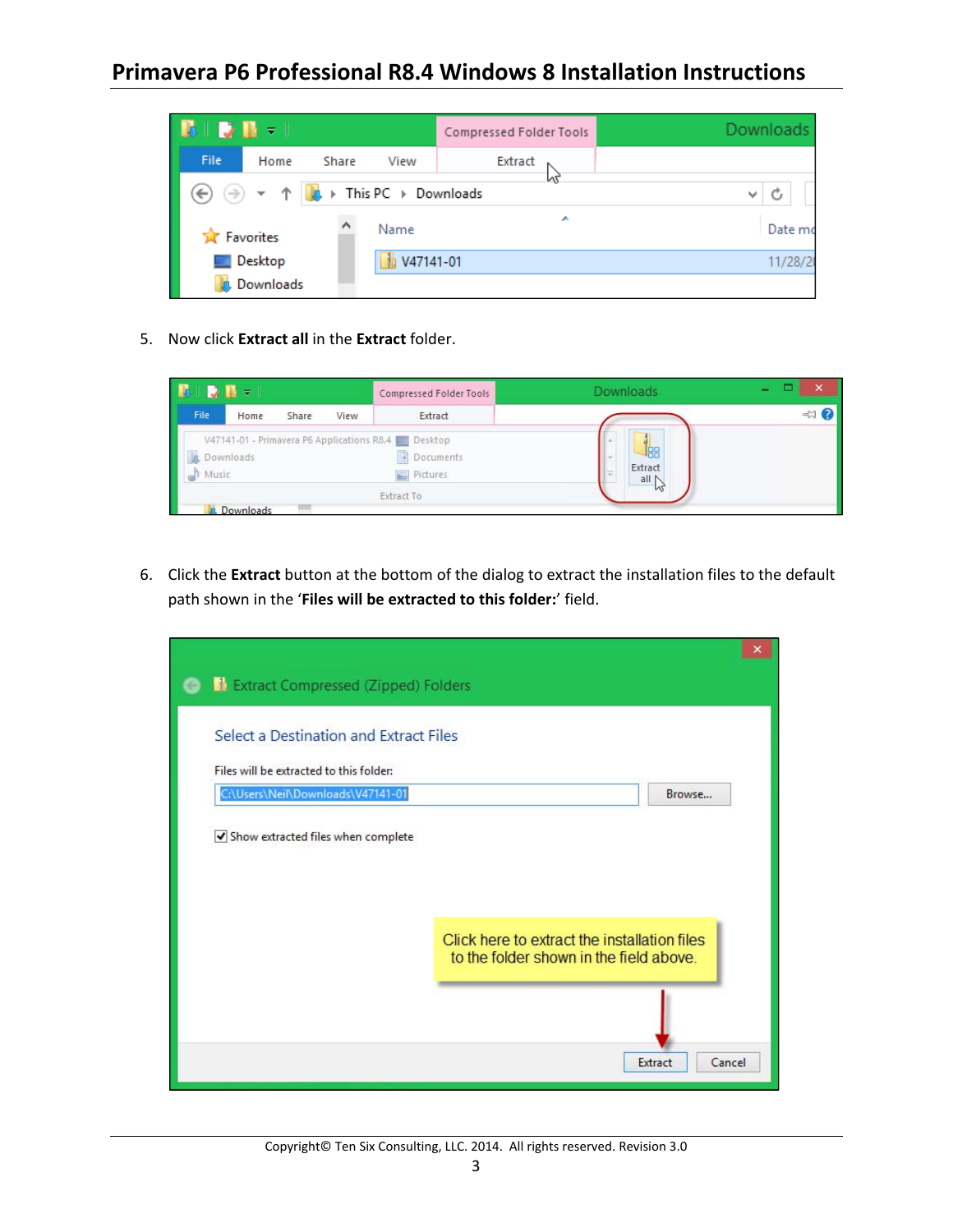7. You will see the files being extracted.



8. The P6 installation files will be in a folder named **P6\_Pro\_R84**. For example, if you chose to extract it to your downloads directory it would be located in a folder like the following:

#### **C:\Users\TenSix\Downloads\V47141‐01**

|                                                                               |                        | V47141-01 |                                     |                    |                      |                  |
|-------------------------------------------------------------------------------|------------------------|-----------|-------------------------------------|--------------------|----------------------|------------------|
| <b>File</b>                                                                   | Home                   | Share     | View                                |                    |                      |                  |
| $\left(\leftarrow\right)$ $\left(\rightarrow\right)$ $\rightarrow$ $\uparrow$ |                        |           | > This PC > Downloads > V47141-01 > |                    | Ċ<br>$\mathcal{M}$ : | Search V47141-01 |
|                                                                               |                        | ∧         | ×<br>Name                           | Date modified      |                      | Type             |
| <b>ConeDrive</b>                                                              |                        |           | P6_Pro_R84                          | 12/1/2014 12:38 PM |                      | File folder      |
|                                                                               | <b>&amp;</b> Homegroup |           |                                     |                    |                      |                  |

You have now unzipped the Primavera P6 Professional installation files and can proceed to the next steps that show you how to install the Primavera P6 software.

**IMPORTANT: Read the following instructions carefully and follow them EXACTLY.** If you deviate from these instructions the installation may not work. These are provided for your convenience only. Ten Six Consulting do not offer technical support for Primavera P6 Installations.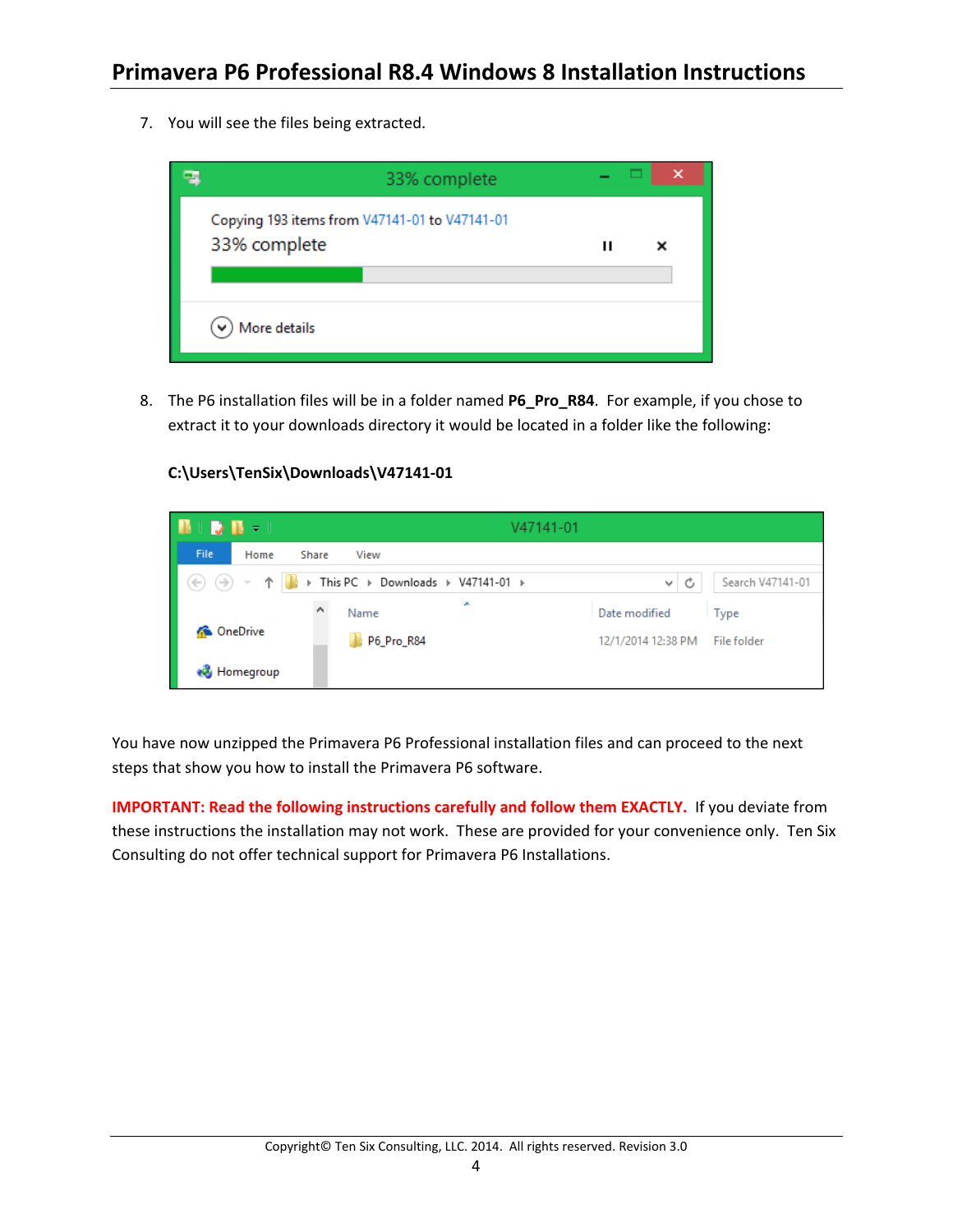#### **Step 2 ‐ Install Primavera P6 Professional**

1. Using your Windows file explorer, double‐click to open the **P6\_Pro\_R84** folder.

| $\blacksquare \blacksquare \blacksquare \blacksquare \blacksquare \blacksquare \blacksquare \blacksquare \blacksquare$ | <b>Application Tools</b> |                                                | P6_Pro_R84         |                   | □<br>×<br>÷                   |
|------------------------------------------------------------------------------------------------------------------------|--------------------------|------------------------------------------------|--------------------|-------------------|-------------------------------|
| <b>File</b><br>Home<br>Share                                                                                           | View<br>Manage           |                                                |                    |                   | $\vee$ 0                      |
| $(\Leftarrow)$<br>$\rightarrow$<br>÷                                                                                   |                          | This PC > Downloads > V47141-01 > P6_Pro_R84 > | Ċ<br>v.            | Search P6 Pro R84 | مر                            |
| ́                                                                                                                      | Name                     | ×                                              | Date modified      | Type              | Size                          |
| <b>6</b> OneDrive                                                                                                      | database                 |                                                | 12/1/2014 12:38 PM | File folder       |                               |
|                                                                                                                        | <b>DHtmlEd</b>           |                                                | 12/1/2014 12:38 PM | File folder       |                               |
| eB.<br>Homegroup                                                                                                       | DotNetFX45               |                                                | 12/1/2014 12:38 PM | File folder       |                               |
| <b>ILL</b> This PC                                                                                                     | Java                     |                                                | 12/1/2014 12:38 PM | File folder       |                               |
|                                                                                                                        | WindowsInstaller4 5      |                                                | 12/1/2014 12:38 PM | File folder       |                               |
| <b>Computer Network</b>                                                                                                | help                     |                                                | 12/1/2014 12:37 PM | Cabinet File      | 24,388 KB                     |
| ILAPDOG 106                                                                                                            | 得 P6Pro                  |                                                | 12/1/2014 12:37 PM | Windows Installer | 131,924 KB                    |
| <b>IMACMINI</b>                                                                                                        | setup                    |                                                | 12/1/2014 12:37 PM | Application       | 480 KB                        |
| <b>TENSIX-PC</b>                                                                                                       | M,                       |                                                |                    |                   |                               |
| 1 item selected 479 KB<br>8 items                                                                                      |                          |                                                |                    |                   | 脏<br>$\overline{\phantom{a}}$ |

2. Now locate the **setup.exe** file and double‐click to start the P6 installer.

|                                   | <b>Application Tools</b>                                    | P6 Pro R84                         | ▭<br>×<br>÷                     |
|-----------------------------------|-------------------------------------------------------------|------------------------------------|---------------------------------|
| File<br>Share<br>Home             | View<br>Manage                                              |                                    | B<br>$\checkmark$               |
| ∈<br>→                            | Downloads ▶ V47141-01 ▶ P6 Pro R84<br>This PC $\rightarrow$ | Ċ<br>v.                            | مر<br>Search P6 Pro R84         |
|                                   | A<br>́<br>Name                                              | Date modified<br>Type              | <b>Size</b>                     |
| <b>ConeDrive</b>                  | database                                                    | 12/1/2014 12:38 PM<br>File folder  |                                 |
|                                   | <b>DHtmlEd</b>                                              | 12/1/2014 12:38 PM<br>File folder  |                                 |
| e8.<br>Homegroup                  | DotNetFX45                                                  | 12/1/2014 12:38 PM<br>File folder  |                                 |
|                                   | Java                                                        | 12/1/2014 12:38 PM<br>File folder  |                                 |
| <b>ILL</b> This PC                | WindowsInstaller4 5                                         | 12/1/2014 12:38 PM<br>File folder  |                                 |
|                                   | 曽<br>help                                                   | 12/1/2014 12:37 PM<br>Cabinet File | 24,388 KB                       |
| <b>G</b> Network<br>ILAPDOG 106   | 得 P6Pro                                                     | 12/1/2014 12:37 PM                 | Windows Installer<br>131,924 KB |
| <b>IMACMINI</b>                   | setup                                                       | 12/1/2014 12:37 PM<br>Application  | 480 KB                          |
| TENSIX-PC                         |                                                             |                                    |                                 |
| 1 item selected 479 KB<br>8 items |                                                             |                                    | 胆<br>E                          |

At this point you may be prompted to install some prerequisites depending on what you already have installed on your windows system and what versions these might be. These include the Microsoft .Net Framework 4.5, Java SE Runtime Environment 7.0 and the Microsoft DHTML Editing Component. You will need to install these if prompted in order that Primavera P6 Professional will work on your computer.

3. If the **Microsoft DHTML Editing Component** is not present on your machine, you will see the following prompt. Click **Install**.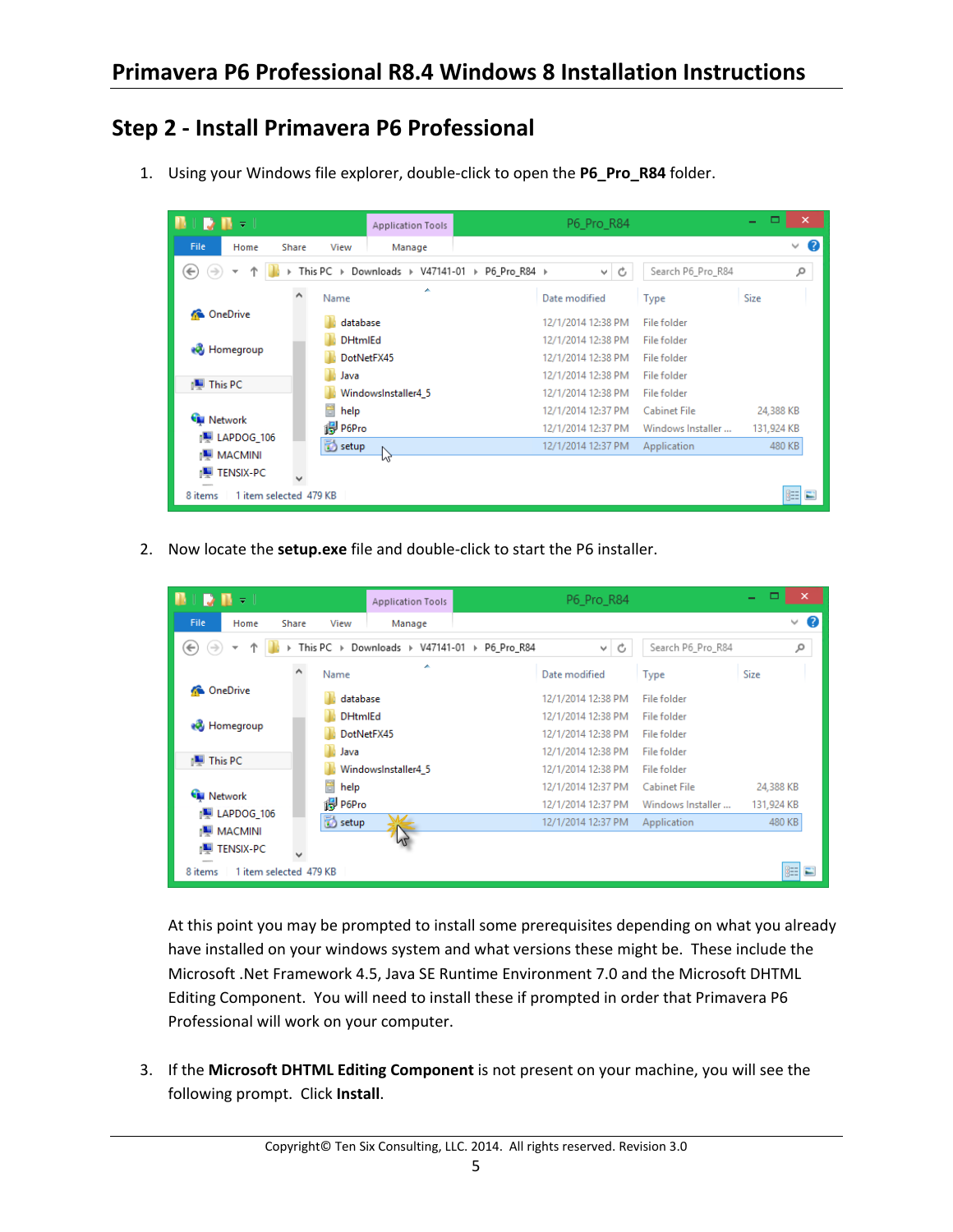| Primavera P6 Professional Setup                                                 |  |
|---------------------------------------------------------------------------------|--|
| The following components will be installed on your machine:                     |  |
| <b>Microsoft DHTML Editing Component</b><br>Java(TM) SE Runtime Environment 7.0 |  |
| Do you wish to install these components?                                        |  |
| If you choose Cancel, setup will exit.                                          |  |
| Cancel<br>Install                                                               |  |

4. When this completes, you may see a prompt to install Java. If so click the Install button.

| Java Setup - Welcome                                                                                                                                                                               |                   |
|----------------------------------------------------------------------------------------------------------------------------------------------------------------------------------------------------|-------------------|
| lava <sup>-</sup>                                                                                                                                                                                  | ORACLE            |
| <b>Welcome to Java</b>                                                                                                                                                                             |                   |
| Java provides safe and secure access to the world of amazing Java content.<br>From business solutions to helpful utilities and entertainment, Java makes<br>your internet experience come to life. |                   |
| Note: No personal information is gathered as part of our install process.<br>Click here for more information on what we do collect.                                                                |                   |
| Click Install to accept the license agreement and install Java now.                                                                                                                                |                   |
| Change destination folder                                                                                                                                                                          | Cancel<br>Install |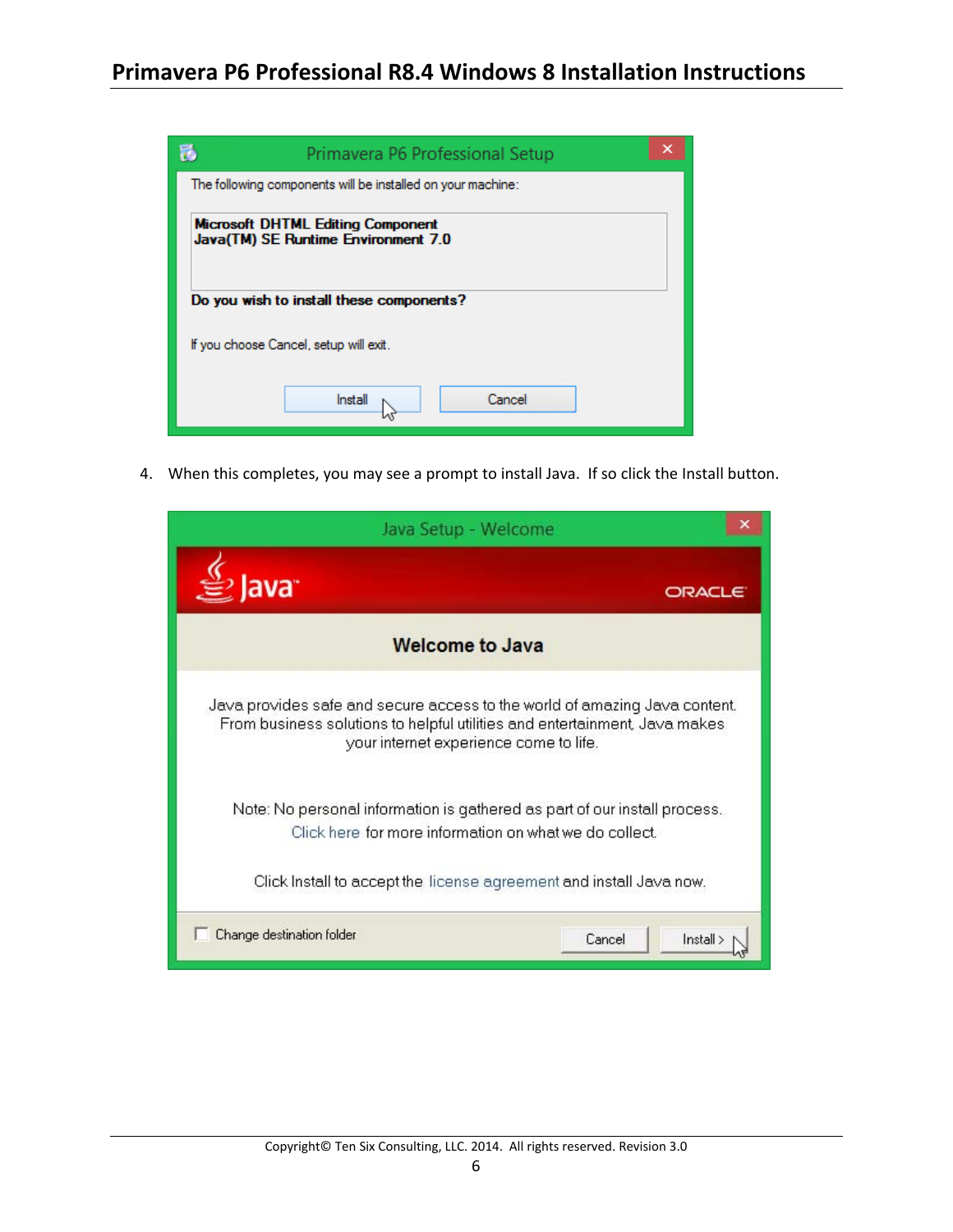

5. When the Java installation is complete, click the Close button.



6. When the main **Primavera P6 Professional R8.3 Setup Wizard** dialog appears, click **Next>**.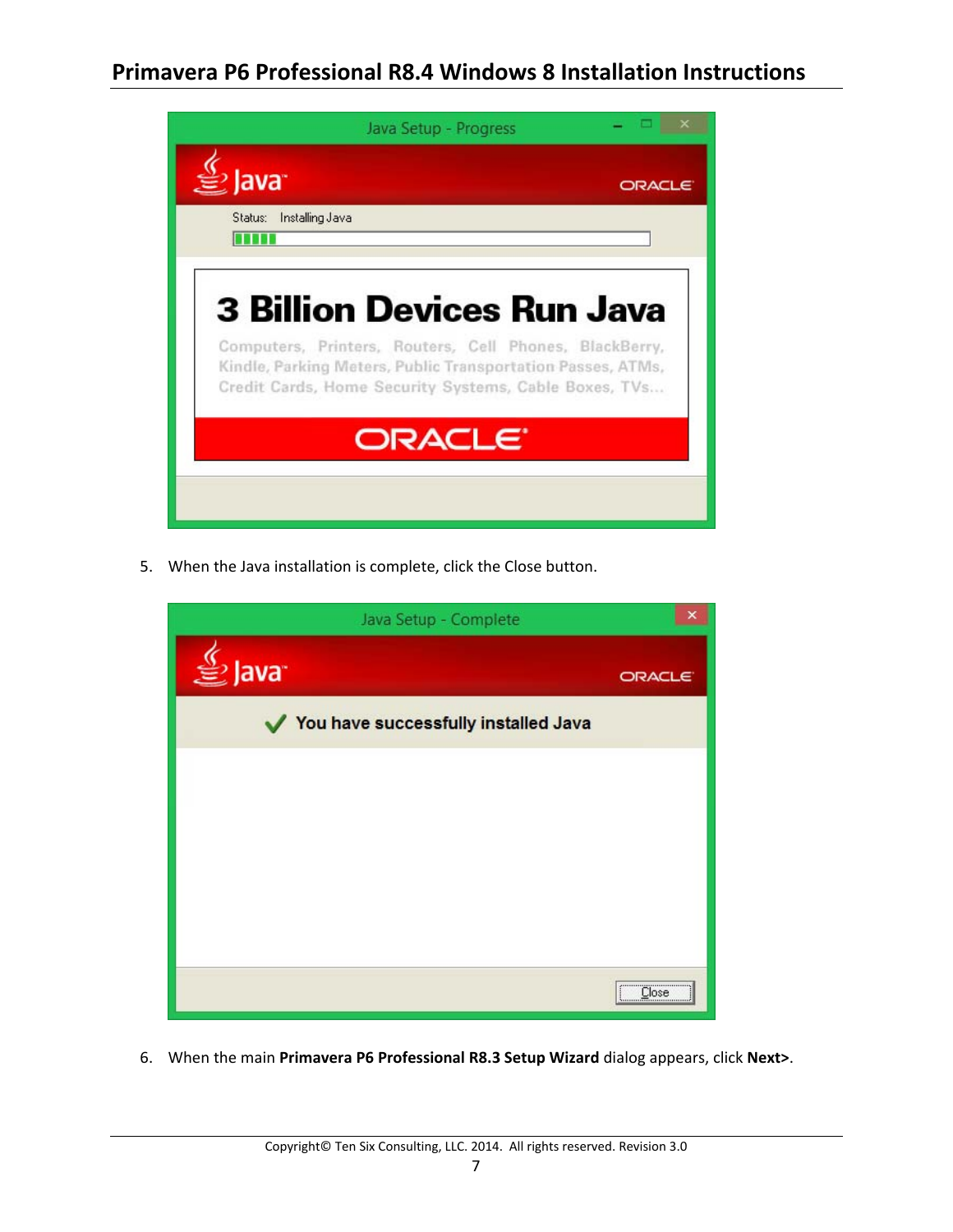

7. In the **Choose Setup Type** dialog, click on the '**Typical**' button.

| 碍 | Primavera P6 Professional Setup                                                                                                                                                                                                                                                                                                                                                                                                    | ×                    |
|---|------------------------------------------------------------------------------------------------------------------------------------------------------------------------------------------------------------------------------------------------------------------------------------------------------------------------------------------------------------------------------------------------------------------------------------|----------------------|
|   | <b>Choose Setup Type</b><br>Choose the setup type that best suits your needs                                                                                                                                                                                                                                                                                                                                                       | ORACLE'<br>PRIMAVERA |
|   | <b>Typical</b><br>Choose this option to install or upgrade only the P6 Professional application,<br>for use with an existing EPPM or Professional database. The P6 Professional<br>Standalone database is included. Any existing standalone database will be<br>upgraded to the latest version.<br>Advanced<br>Choose this option to select which advanced components will be installed or<br>to change the installation location. |                      |
|   | <b>Back</b><br>Next                                                                                                                                                                                                                                                                                                                                                                                                                | Cancel               |

8. In the **Ready to install Primavera P6 Professional** dialog, click the **Install** button. The program will install the main components of the Primavera P6 Professional client on your machine.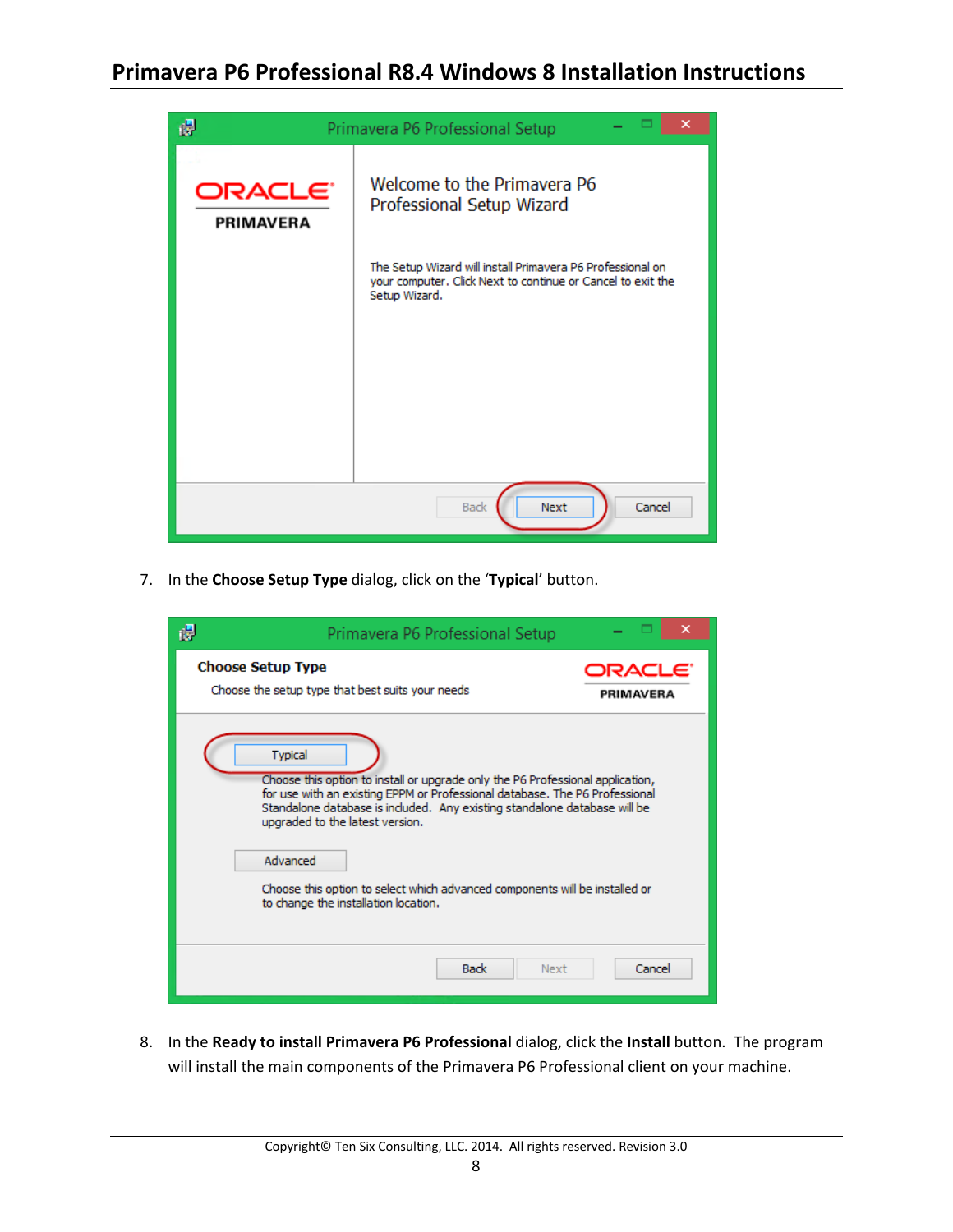

9. For the next few minutes you will see the progress dialog.

| 慢       | Primavera P6 Professional Setup                                        | ×                                       |
|---------|------------------------------------------------------------------------|-----------------------------------------|
|         | <b>Installing Primavera P6 Professional</b>                            | ORACLE <sup>.</sup><br><b>PRIMAVERA</b> |
|         | Please wait while the Setup Wizard installs Primavera P6 Professional. |                                         |
| Status: | Generating script operations for action:                               |                                         |
|         |                                                                        |                                         |
|         |                                                                        |                                         |
|         |                                                                        |                                         |
|         |                                                                        |                                         |
|         |                                                                        |                                         |
|         | <b>Back</b><br>Next                                                    | Cancel                                  |

10. When the **Database Configuration** dialog, appears, you need to select the **P6 Pro Standalone (SQLite)** option from the '**P6 Professional driver type**' dropdown list.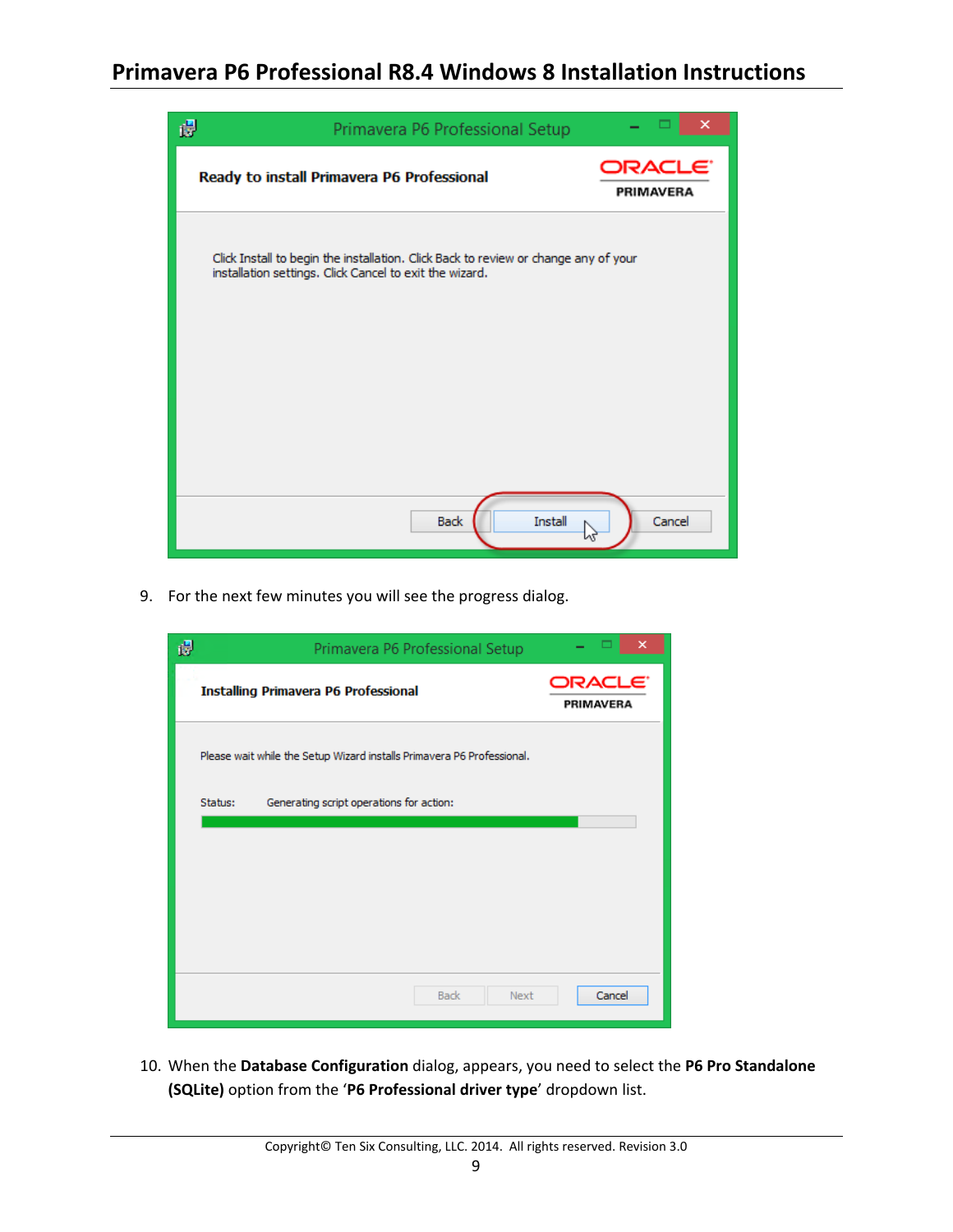|                                                                                                                                                                                                                       | Primavera P6 Professional R8.4                                                                            |  |  |  |
|-----------------------------------------------------------------------------------------------------------------------------------------------------------------------------------------------------------------------|-----------------------------------------------------------------------------------------------------------|--|--|--|
| <b>Database Configuration</b>                                                                                                                                                                                         |                                                                                                           |  |  |  |
| <b>Select Driver Type</b>                                                                                                                                                                                             |                                                                                                           |  |  |  |
| Please select the driver type for the P6 Professional<br>database connection.                                                                                                                                         |                                                                                                           |  |  |  |
| If you are not sure which driver type to select, please contact<br>your administrator                                                                                                                                 |                                                                                                           |  |  |  |
| After selecting a driver type, click Next to continue.                                                                                                                                                                |                                                                                                           |  |  |  |
| P6 Professional driver type<br>Microsoft SQL Server/SQL E $\blacktriangleright$<br>Oracle<br>Microsoft SQL Server/SQL Expre<br>Primavera Compression Server<br>Car P6 Pro Cloud Connect<br>P6 Pro Standalone (SQLite) | Be sure to select the P6 Pro<br><b>Standalone (SQLite)</b> option in this list.<br>Back<br>Next<br>Finish |  |  |  |

- 11. Click **Next**.
- 12. In the **Configure P6 Professional Standalone Connection** dialog, select the '**Add a new standalone database and connection**' option.

| Primavera P6 Professional R8.4                                                                                   | × |
|------------------------------------------------------------------------------------------------------------------|---|
| <b>Database Configuration</b><br>Εß                                                                              |   |
| <b>Configure P6 Professional Standalone Connection</b>                                                           |   |
| You can add a new standalone database and connection or add a<br>connnection to an existing standalone database. |   |
| Database Alias<br>PMDB                                                                                           |   |
| Add a connection to an existing standalone database<br>o<br>a Add a new standalone database and connection       |   |
| Cancel<br><b>Back</b><br>Next<br>Finish                                                                          |   |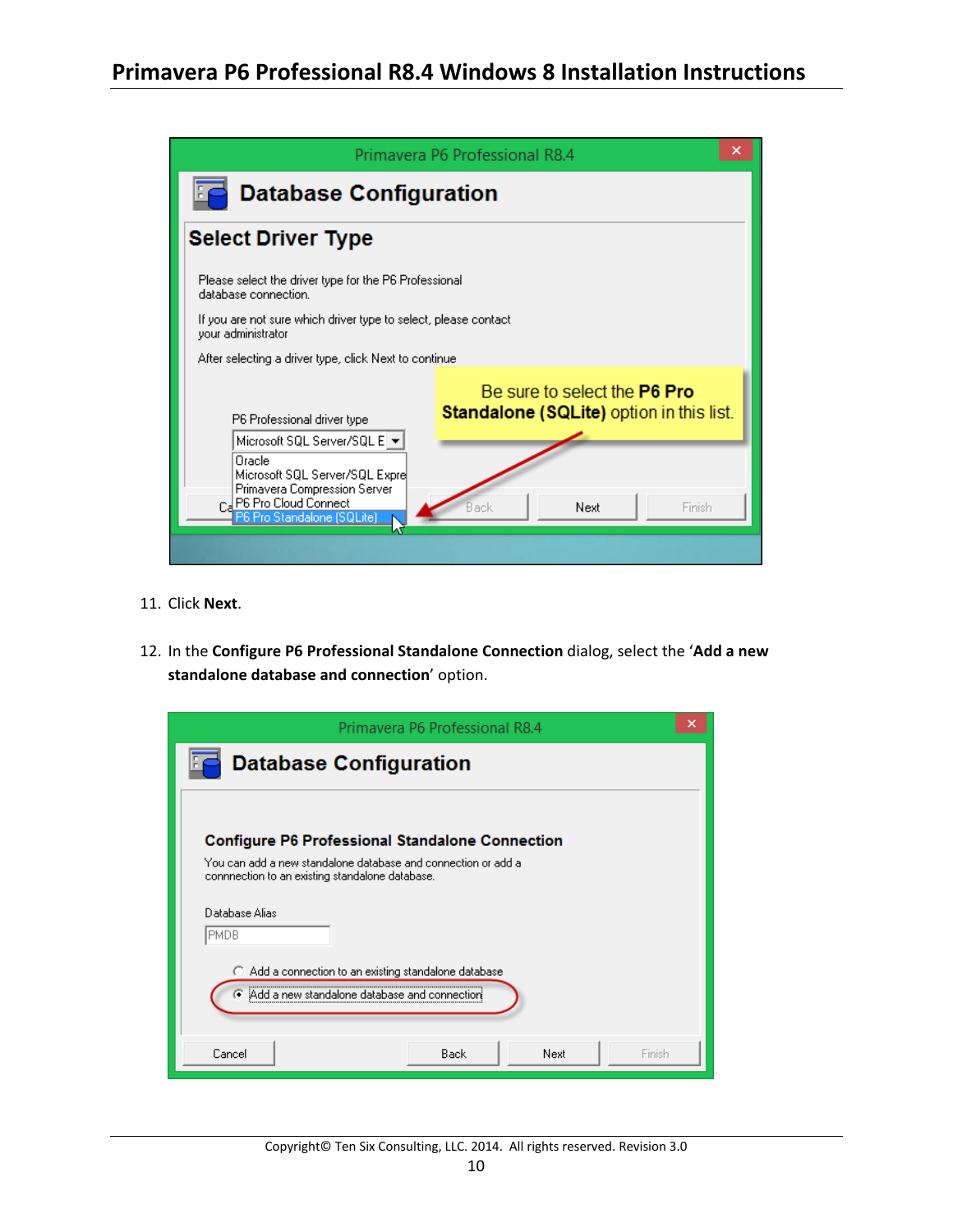- 13. Click **Next**.
- 14. In the subsequent dialog, enter and confirm an administrative password for the system. We recommend going with the default Login Name: of 'admin' and 'personal name 'SYSTEM' for the names, and make a careful note of the password you enter below for this login. If you forget this password, you will not be able to access this P6 database and will be permanently locked out.

|                                                         | Primavera P6 Professional R8.4                                            | ×      |
|---------------------------------------------------------|---------------------------------------------------------------------------|--------|
| <b>Database Configuration</b>                           |                                                                           |        |
|                                                         |                                                                           |        |
|                                                         |                                                                           |        |
|                                                         | Enter the admin username and password for the database. The admin user is |        |
| the single user with access to the standalone database. |                                                                           |        |
| Database Alias<br><b>PMDB</b>                           |                                                                           |        |
|                                                         |                                                                           |        |
| Login Name                                              | Personal name                                                             |        |
| admin                                                   | <b>SYSTEM</b>                                                             |        |
| Enter new password                                      | Confirm new password                                                      |        |
| <b>xxxxx</b>                                            | <b>xxxxx</b>                                                              |        |
|                                                         |                                                                           |        |
| Cancel                                                  | <b>Back</b><br>Next                                                       | Finish |
|                                                         |                                                                           |        |

My P6 Admin Password: **Washington** 

#### 15. Click **Next**.

16. Now enter a path for your SQLite database file, and confirm that the **Load Sample Data** item is checked. We recommend using the default settings show below: particularly loading the sample data because it adds many useful sample projects and global items to the database that will help you when learning P6.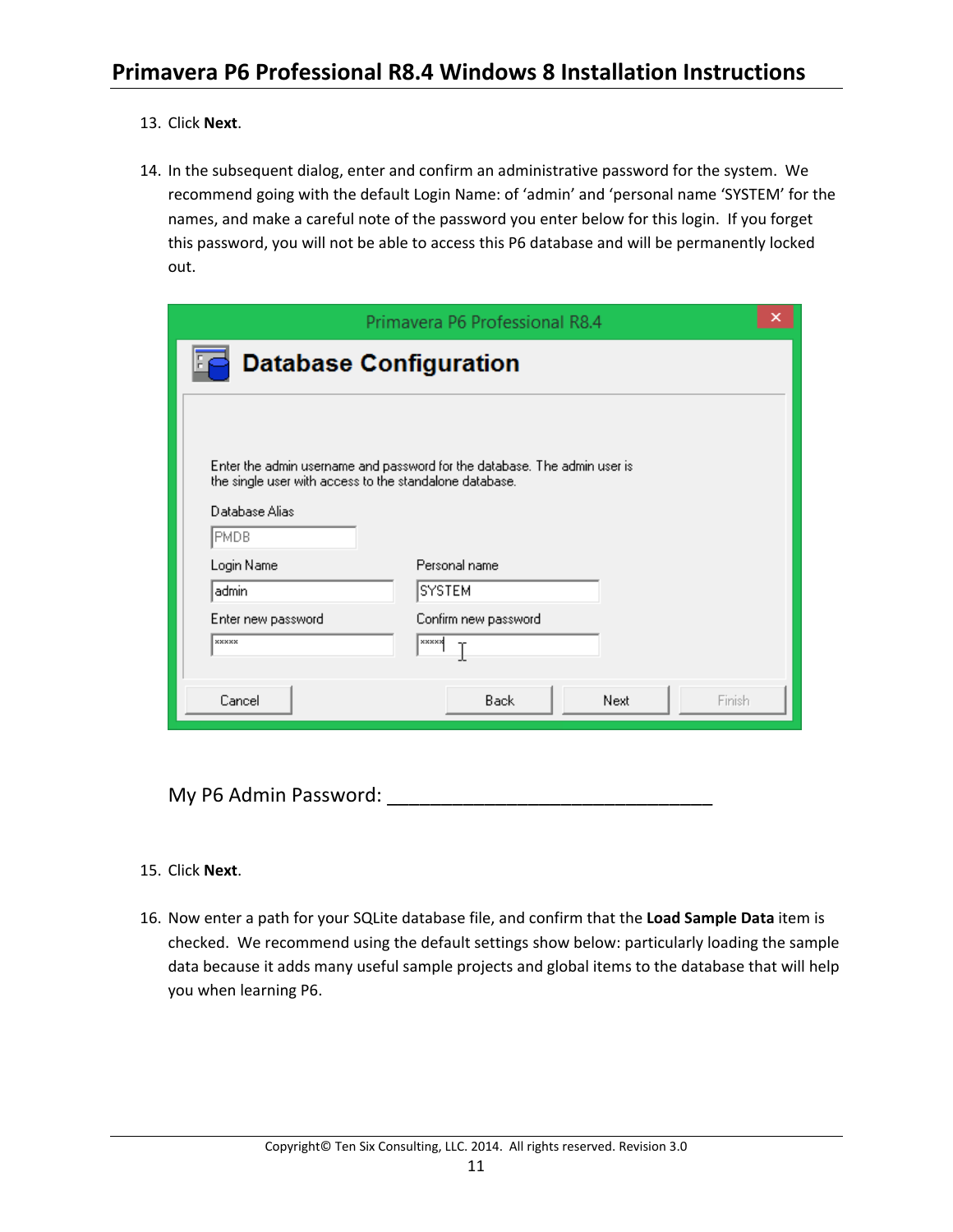| Primavera P6 Professional R8.4                                | × |
|---------------------------------------------------------------|---|
| <b>Database Configuration</b><br>F,C                          |   |
|                                                               |   |
|                                                               |   |
| Enter the database file name to be added with this connection |   |
| Database Alias                                                |   |
| PMDB<br>User name                                             |   |
| admin                                                         |   |
| File Name                                                     |   |
| q<br>C:\Users\Neil\Documents\PPMDBSQLite.db                   |   |
| <b>▽</b> Load Sample Data                                     |   |
|                                                               |   |
| <br>Cancel<br><b>Back</b><br>Finish<br>Next                   |   |
|                                                               |   |

- 17. Click **Next** to complete the connection process.
- 18. Upon completion of the connection process you should see the following dialog. Click **Finish** to complete the installation.

|                   | Primavera P6 Professional R8.4                                                                     | × |
|-------------------|----------------------------------------------------------------------------------------------------|---|
| 8 C               | <b>Database Configuration</b>                                                                      |   |
|                   | <b>Connection Successful!</b>                                                                      |   |
| selecting Finish. | Congratulations! The database connection was successful. You may now return to your application by |   |
|                   | Database alias<br><b>PMDB</b>                                                                      |   |
| Cancel            | <br><b>Back</b><br>Next.<br>Finish                                                                 |   |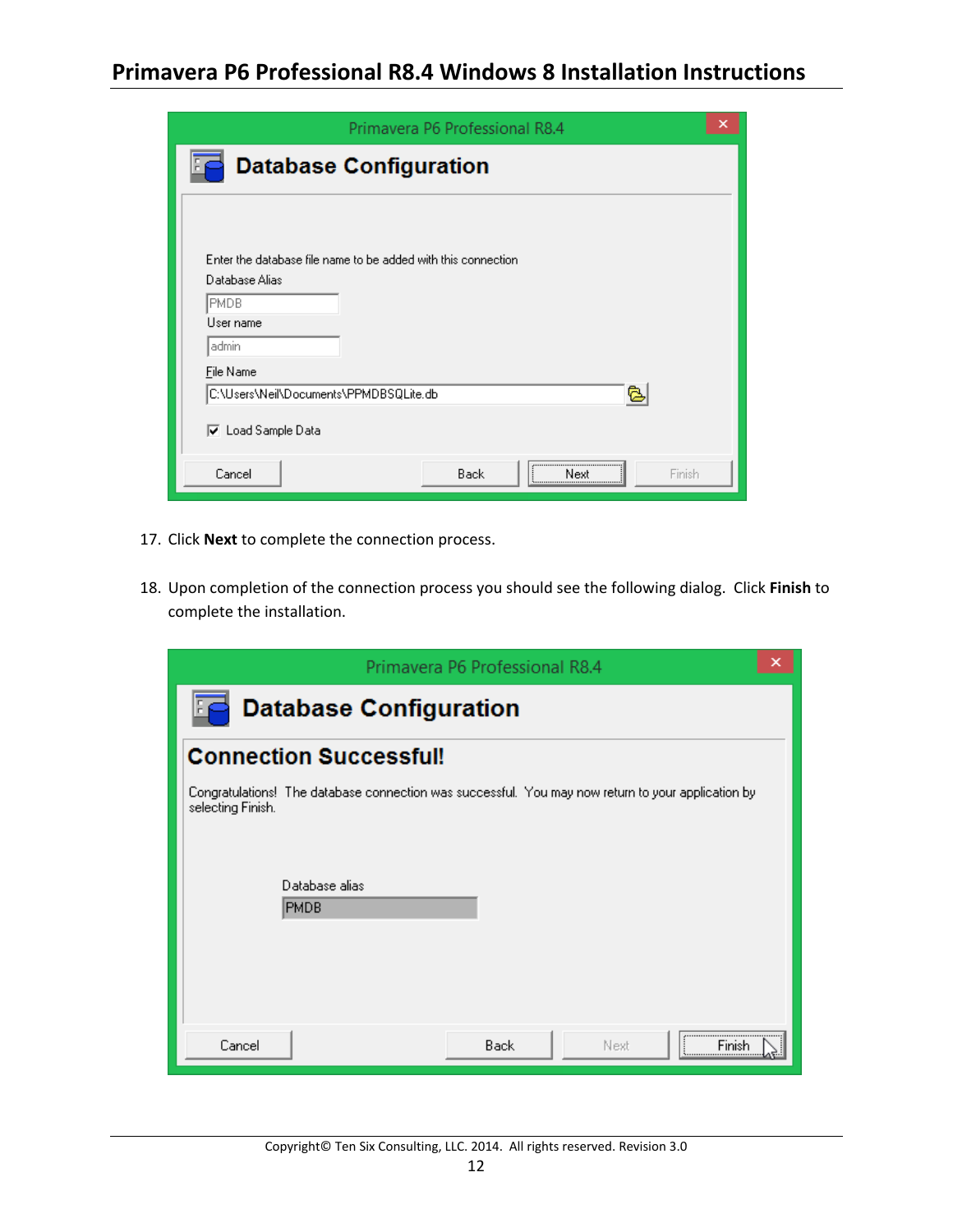19. Finally click the **Finish** button of the installation wizard to complete the installation process.



You are now ready to start and use the Primavera P6 Professional application.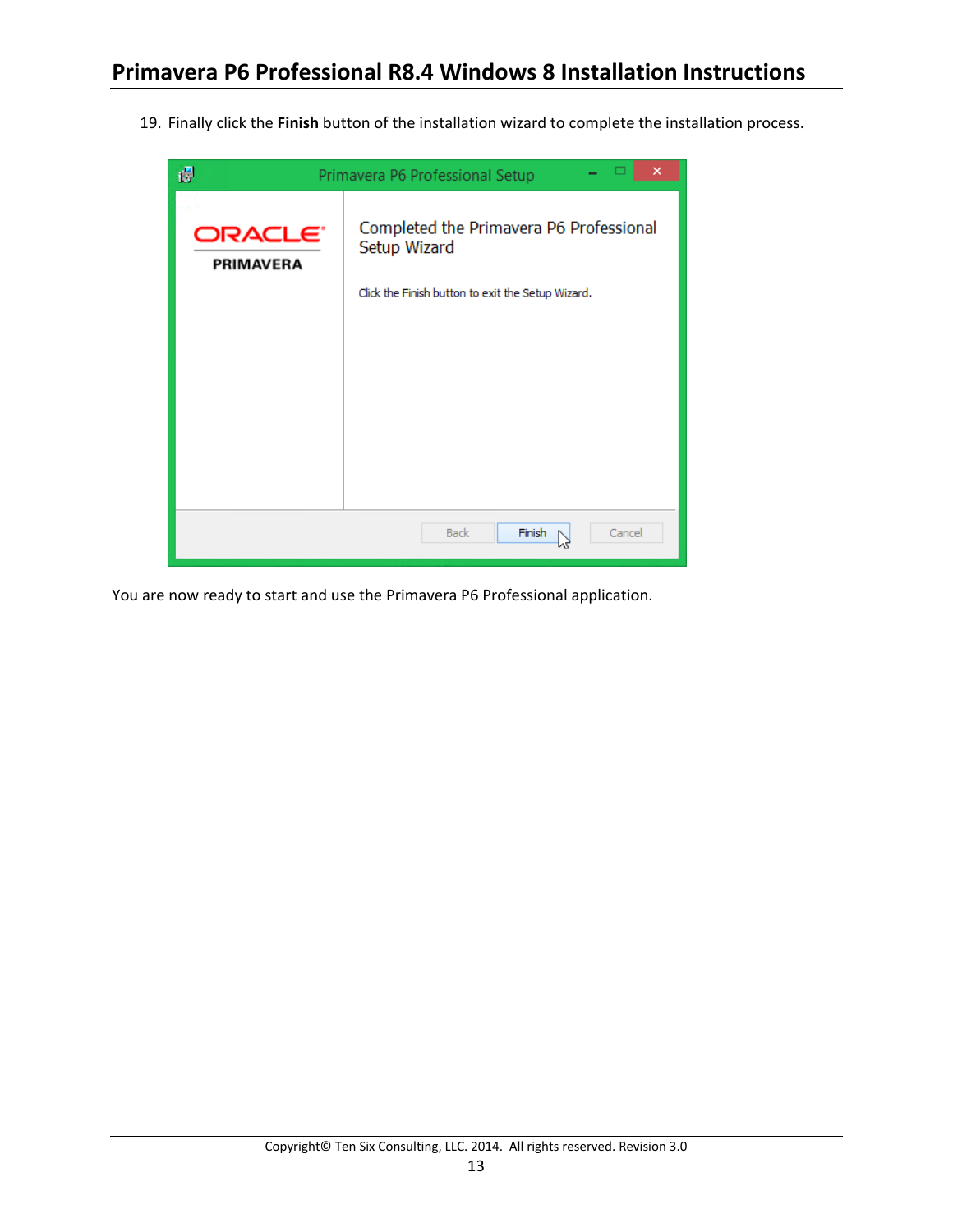#### **Step 3 – Getting Started with P6**

#### **Running the P6 Client**

To run the newly installed Primavera P6 Professional, you will need to return to the Windows 8 Start window.

1. Click the **Start** window tool in the Windows 8 task bar.



2. Locate the newly installed Primavera Icons in the **Start** screen. Depending on your Windows 8 version, you may need to switch the Start page to Apps view in order to find the Primavera Icons.



3. When you find the Primavera "App" icons, right‐click on **P6 Professional R8.4** and choose '**Pin to taskbar**' to make the icon available in the Desktop view. You may also want to '**Pin to Start'** in order that the icon appears in your default **Start** window for future ease of location.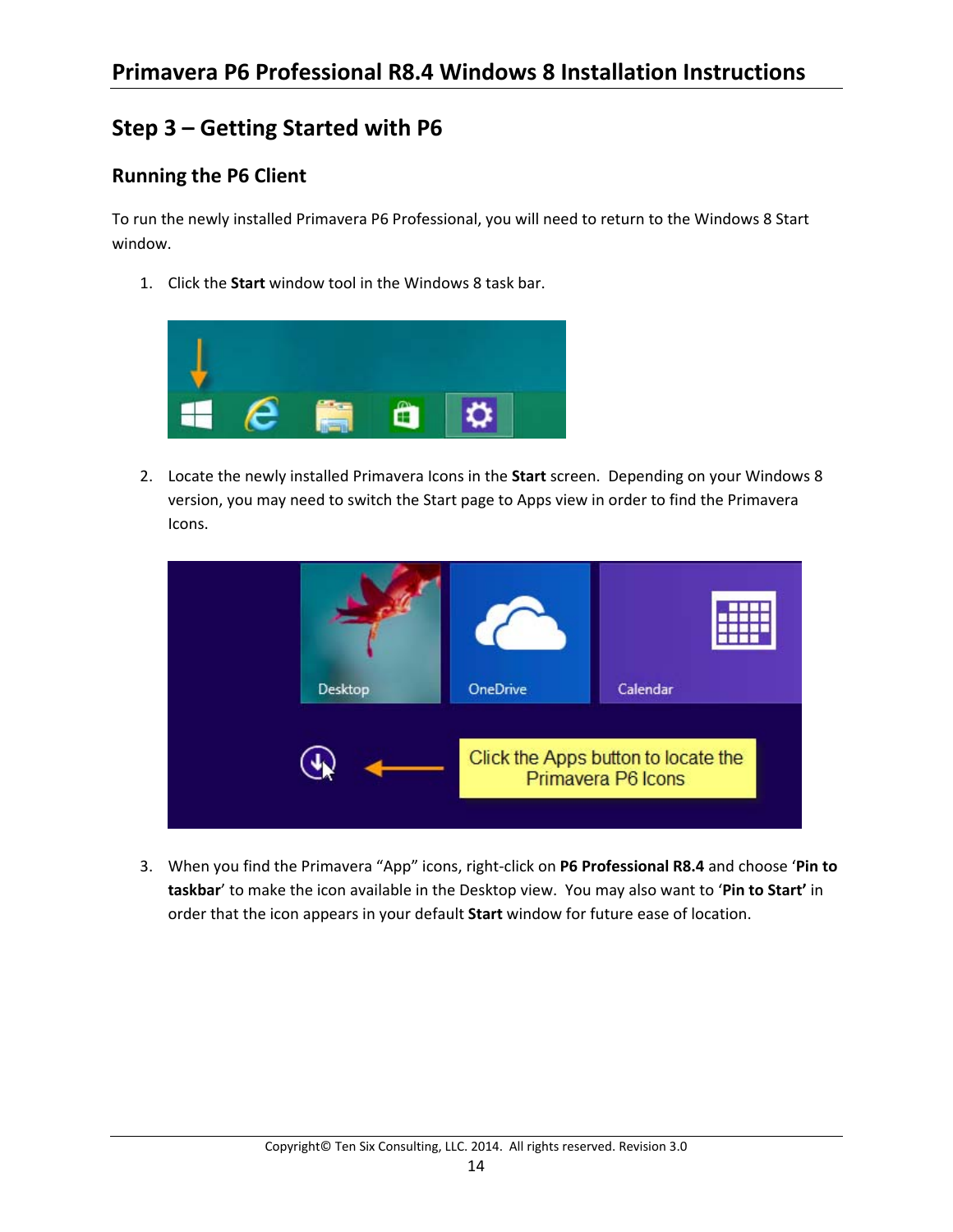| Oracle - Primavera P6           | Windows Fax and Scan                           |
|---------------------------------|------------------------------------------------|
| O<br>Database Configuration NEW | Windows Journal                                |
| P6 Professional R8.4<br>O       | WordPad<br>Pin to Start                        |
| P6 Professional Standalone<br>O | Pin to taskbar<br>hŕ<br>Uninstall              |
| P6 Visualizer R8.4 NEW<br>О     | Open new window<br>Run as administrator<br>ess |
|                                 | Open file location                             |
| <b>Windows Accessories</b>      | magningi                                       |

4. Now left‐click on the **P6 Professional R8.4** icon to run the program.

| Login to Primavera P6 Professional R8.4<br>Login Name<br>admin<br>Password<br>*****<br><b>Database</b><br><b>PMDB</b><br><u>I INIVIAVLIVA I V</u>                                                                     | <b>OK</b><br>Ø<br>Cancel<br>$\left( 2\right)$<br>Help<br>$\cdots$ |
|-----------------------------------------------------------------------------------------------------------------------------------------------------------------------------------------------------------------------|-------------------------------------------------------------------|
| Copyright @ 1999, 2014, Oracle and/or its affiliates. All rights reserved.<br>Oracle and Java are registered trademarks of Oracle and/or its affiliates. Other names<br>may be trademarks of their respective owners. |                                                                   |

- 5. In the **Login** dialog, enter the admin password you defined during the setup; then click **OK**.
- 6. Now go to the next section to learn about the "**appropriate industry**" prompt you will see the first time you login to Primavera P6 Professional.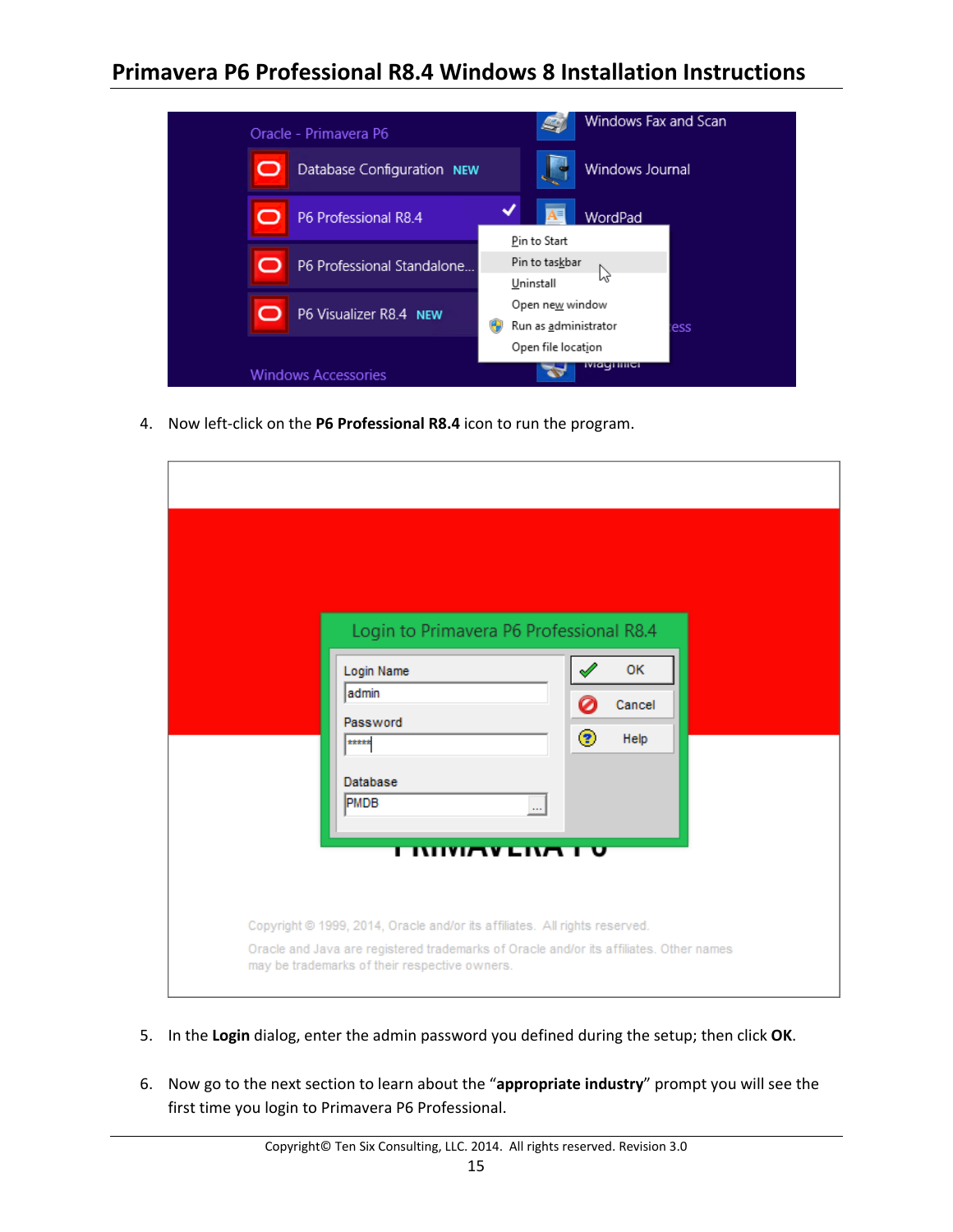#### **One‐time Setup Items**

There is one setup item that you will need to address to prevent being prompted with the following every time you login to P6. Follow these next steps to set the industry type you intend to use for Primavera P6 Professional.

The first time you login, you will see the following prompt:



- 1. Click the **OK** button.
- 2. To set the appropriate industry option, click on the '**Admin | Admin Preferences…**' menu option.

| $\overline{\circ}$ |                                               |                                                                                  |  |
|--------------------|-----------------------------------------------|----------------------------------------------------------------------------------|--|
|                    | File Edit View Project Enterprise Tools Admin | Help                                                                             |  |
|                    | 음 46.   田  리아 「^ ^ ^ " <br>國                  | Admin Preferences<br>$\blacksquare$ $\blacksquare$ $\blacksquare$ $\blacksquare$ |  |
|                    | <b>Projects</b>                               | Admin Categories                                                                 |  |
| Û.                 |                                               | Currencies                                                                       |  |
| ఆ                  | $\triangledown$ Layout: Projects              | <b>Einancial Periods</b>                                                         |  |
| $-\frac{1}{2}$     | Project Name<br>Project ID                    | <b>Strategic Priority</b>                                                        |  |

3. In the '**Admin Preferences**' dialog, click on the '**Industry**' tab and select your desired industry sector option.